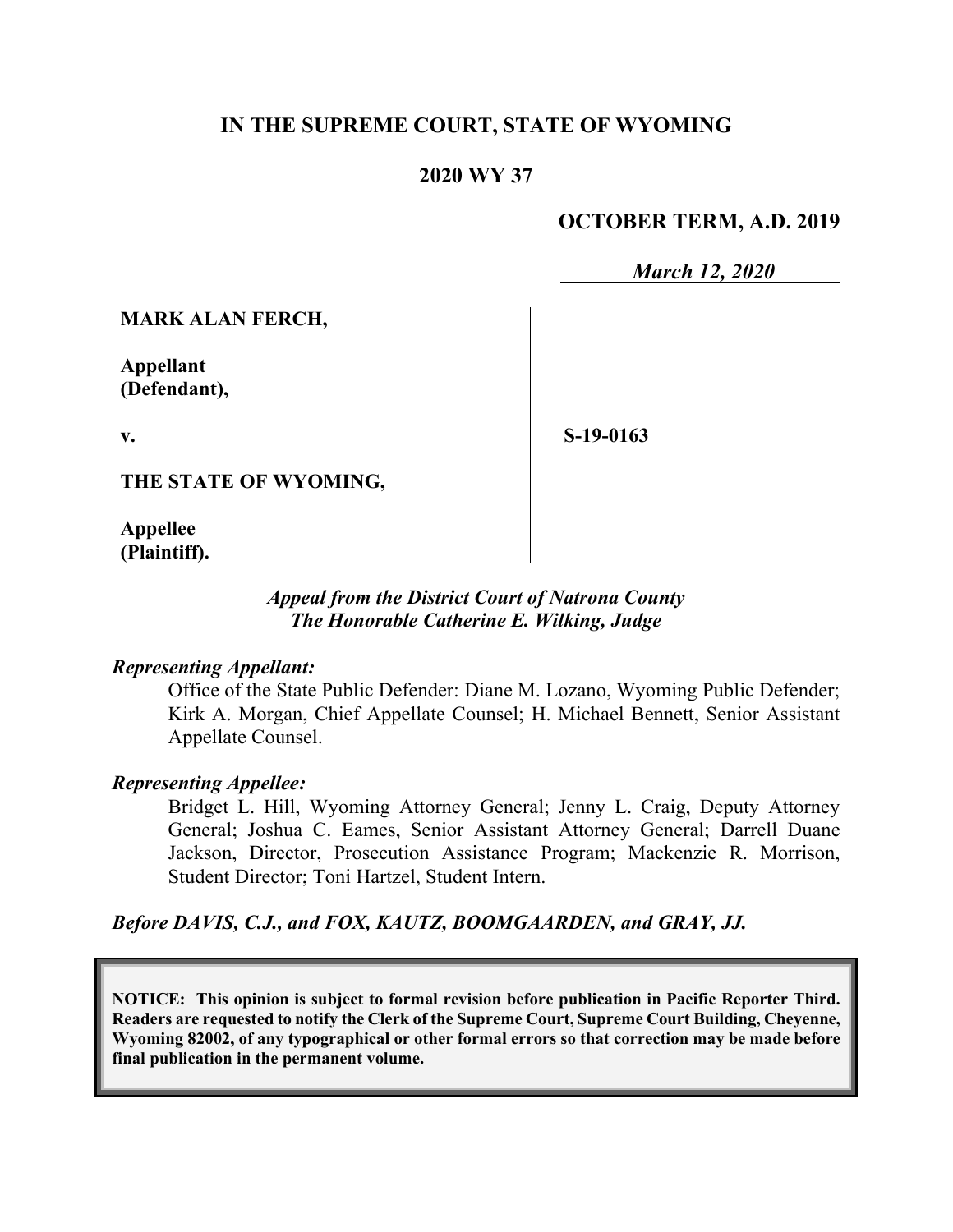#### **BOOMGAARDEN, Justice.**

[¶1] Appellant Mark Alan Ferch entered a conditional guilty plea to various drug crimes, reserving his right to appeal the district court's denial of his motion to suppress. Finding no error, we affirm.

#### *ISSUE*

[¶2] We restate the issue:

Did the district court err when it concluded the warrantless search of Mr. Ferch's home was constitutional under the emergency aid exception to the Fourth Amendment's warrant requirement?

## *FACTS*

[¶3] The facts are largely undisputed. At approximately 2:50 p.m. on September 9, 2018, a Casper Police Department dispatcher received a 911 hang-up call. When the dispatcher called back, Mr. Ferch answered. According to the dispatcher's notes, Mr. Ferch "said his girlfriend was drunk calling in and that he would never hit her," his "girlfriend was [the] one who dialed 911 first – then disconnected," and "everything was fine and that she is just trying to make him look bad." The dispatcher identified Mr. Ferch as a "Code 0 – carries guns on person and for universal precautions/ Code 8 as well." Two Mills Police Department officers and Sergeant Steven Leete of the Natrona County Sheriff's Office responded to Mr. Ferch's home to check on him and his girlfriend. The Mills officers arrived around 3:02 p.m., shortly before Sergeant Leete.

[¶4] Officer Grant Pedersen's body camera captured what happened at Mr. Ferch's home when officers arrived. Officer Pedersen walked to a chain link fence at the end of the driveway and Mr. Ferch approached. Officer Pedersen asked Mr. Ferch where his girlfriend was. Mr. Ferch told him "she left in a red convertible Mustang." Officer Pedersen then asked Mr. Ferch whether his girlfriend was drunk. Mr. Ferch suggested she was drunk, stating, "Why do you think she called you guys? There's no sensible reason to call you. I'm not mean to her and I don't strike *any* women because [it] causes problems." Officer Pedersen next asked Mr. Ferch whether his girlfriend was driving. Mr. Ferch replied, "She ain't around here now. She left fifteen minutes ago." She was driving but he did not "know where she went." Officer Pedersen asked Mr. Ferch for identification but he did not have any on him.

[¶5] Sergeant Leete arrived approximately one minute into the conversation. After Officer Pedersen recounted the information Mr. Ferch had provided to that point, Sergeant Leete asked Mr. Ferch whether his girlfriend was in the house. Mr. Ferch responded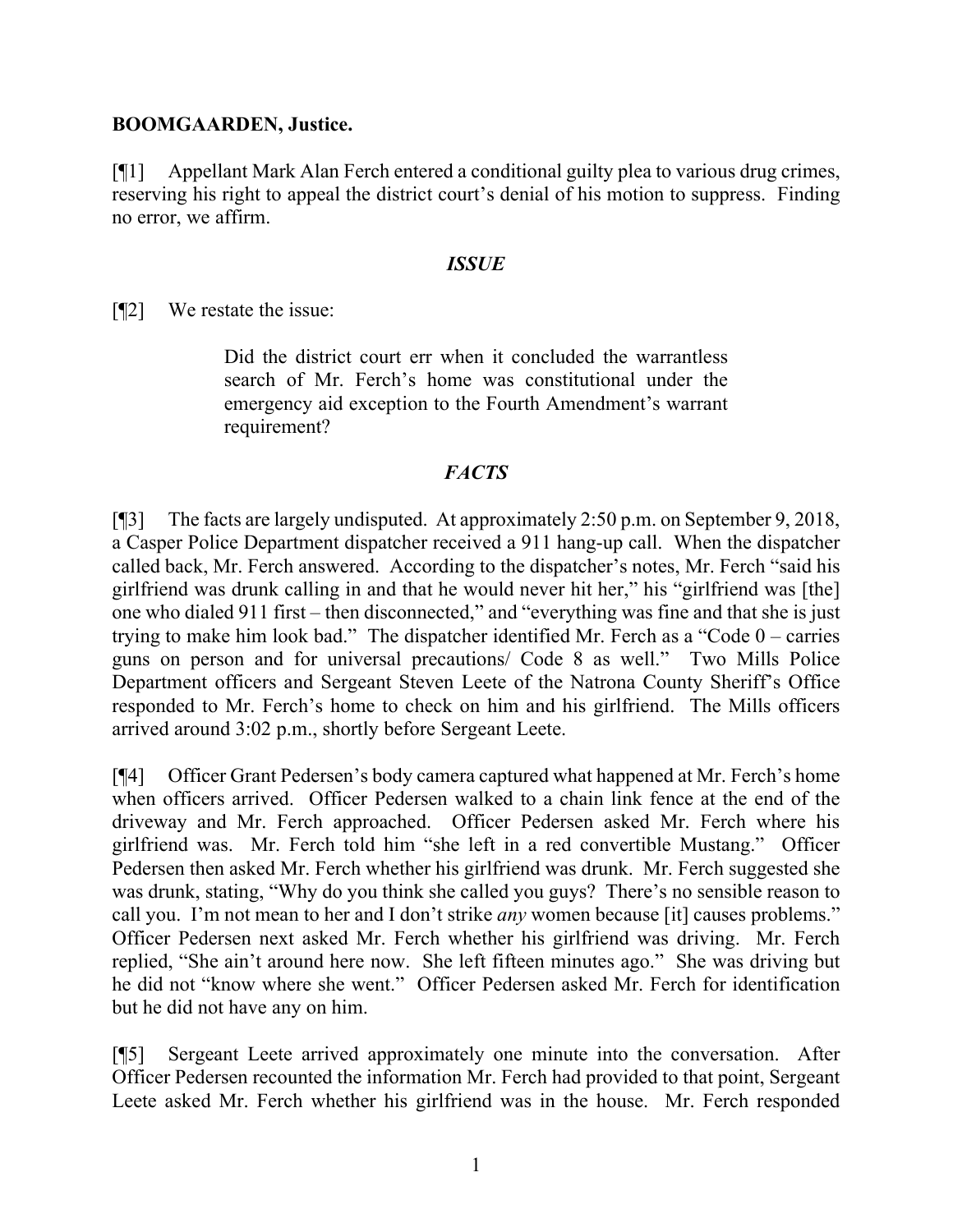"Nope." Sergeant Leete asked Mr. Ferch if he minded if officers "took a look" inside. Mr. Ferch did mind. He volunteered that his girlfriend had been "right there pulling a u-ey and leaving." He then said something inaudible on the recording to which Officer Pedersen interjected, "Her truck? You said she was in a red Ford Mustang." Mr. Ferch replied, "she was going parallel to my van here" and "there'll be tracks there."

[¶6] The officers spoke to Mr. Ferch for approximately two minutes before Sergeant Leete told Mr. Ferch they were "going to come in and check for [his girlfriend] now." When Mr. Ferch objected, Sergeant Leete informed Mr. Ferch he could either let them or they would arrest him for interference. The two Mills officers noted to each other that Mr. Ferch was "high." Sergeant Leete entered the residence for approximately one minute. He found Mr. Ferch's trailer house in a slight state of disarray, but he did not see signs of a struggle, and he did not find Mr. Ferch's girlfriend.

[¶7] When he came back out, he informed Mr. Ferch that he "saw why you don't want me to go in there," as there was "a marijuana grow in the back." That evening, officers executed a search warrant on the home and seized 10 marijuana plants, containers of suspected marijuana, baggies of suspected methamphetamine, digital scales, assorted packaging, large sums of cash, and firearms.

[¶8] The State charged Mr. Ferch with four felonies: possession of methamphetamine with intent to deliver, possession of marijuana with intent to deliver, possession of methamphetamine, and possession of marijuana (Counts 1–4). It also charged him with two misdemeanors: possession of morphine and cultivating marijuana (Counts 5–6).

[¶9] Mr. Ferch moved to suppress the evidence seized from his home. The merit of his motion turned on whether the emergency aid exception to the Fourth Amendment warrant requirement applies to the circumstances of this search. Based on the information Sergeant Leete had before arriving at Mr. Ferch's home, Mr. Ferch's statements about potential domestic violence, Mr. Ferch's behavior, and Sergeant Leete's experience, the district court concluded the State met its burden to show why the exception should apply. The court denied Mr. Ferch's motion to suppress, accordingly.

[¶10] After the court denied his motion, Mr. Ferch entered a conditional guilty plea to Counts 3, 4, 5, and 6 pursuant to W.R.Cr.P. 11(a)(2). The court imposed concurrent sentences of three to five years for each felony, suspended in favor of two years of supervised probation, and twelve days for each misdemeanor. This appeal followed.

# *STANDARD OF REVIEW*

When reviewing the district court's denial of a motion to suppress, this Court views "the evidence in the light most favorable to the district court's determination and defer[s] to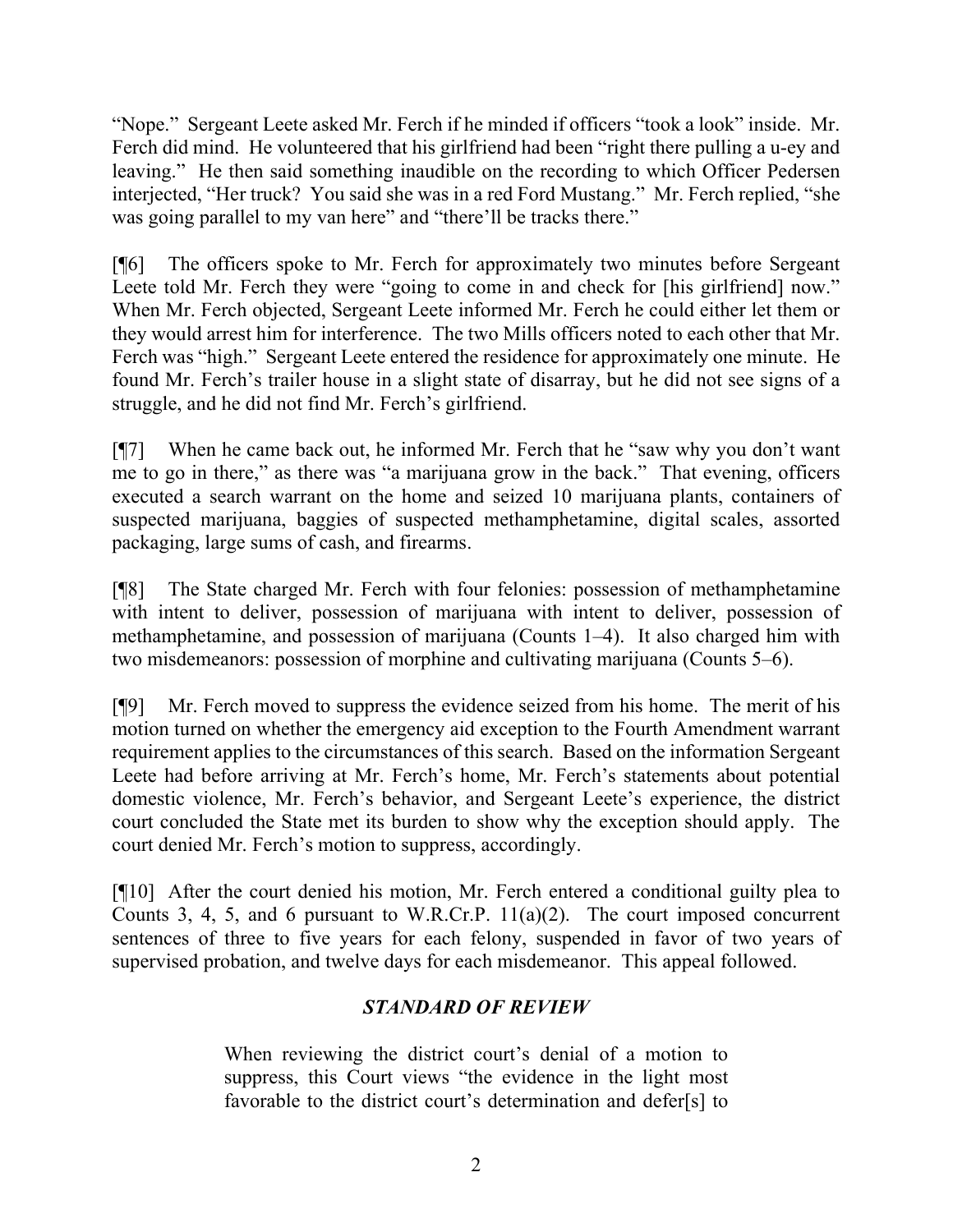the district court's factual findings unless they are clearly erroneous." *Jennings v. State*, 2016 WY 69, ¶ 8, 375 P.3d 788, 790 (Wyo. 2016). We defer to the district court's findings because it has "the opportunity to hear the evidence, assess witness credibility, and draw the necessary inferences, deductions, and conclusions[.]" *Flood v. State*, 2007 WY 167, ¶ 10, 169 P.3d 538, 542 (Wyo. 2007) (quoting *O'Boyle v. State*, 2005 WY 83, ¶ 18, 117 P.3d 401, 407 (Wyo. 2005)). The underlying question of law—whether the search was unreasonable and therefore unconstitutional—is reviewed *de novo*. *Jennings*, ¶ 8, 375 P.3d at 790.

*Robinson v. State*, 2019 WY 125, ¶ 20, 454 P.3d 149, 156 (Wyo. 2019).

### *DISCUSSION*

[ $[$ [11] The Fourth Amendment protects "[t]he right of the people to be secure in their ... houses . . . against unreasonable searches and seizures[.]" U.S. Const. amend. IV. "As the United States Supreme Court has observed, 'physical entry of the home is the chief evil against which the wording of the Fourth Amendment is directed.'" *Campbell v. State*, 2014 WY 156, ¶ 16, 339 P.3d 258, 262 (Wyo. 2014) (quoting *United States v. U.S. Dist. Court for East. Dist. of Mich. So. Div.*, 407 U.S. 297, 313, 92 S.Ct. 2125, 2134, 32 L.Ed.2d 752 (1972)). "Warrantless searches and seizures are per se unreasonable unless justified by probable cause or established exceptions." *Id.* ¶ 17, 339 P.3d at 262 (citing *Moulton v. State*, 2006 WY 152, ¶ 16, 148 P.3d 38, 43 (Wyo. 2006)).

[¶12] Because the emergency aid exception applies to homes, it is the established Fourth Amendment exception pertinent to this case.<sup>[1](#page-3-0)</sup> The emergency aid exception dictates that "[e]vidence found after warrantless entry into a residence is admissible only if the officer who enters has a reasonable belief that there exists an emergency requiring immediate action to assist citizens or to prevent harm to persons or property in the residence." *Id.*  ¶ 20, 339 P.3d at 263 (footnote omitted). As we explained in *Campbell*:

> Under the emergency-aid doctrine, a police officer can enter a home without a warrant if he has an objectively reasonable

<span id="page-3-0"></span> $<sup>1</sup>$  Mr. Ferch asserts the district court applied a test more akin to the community caretaker exception than the</sup> emergency aid exception. Each exception sets forth particular circumstances under which a warrantless search may be reasonable. The community caretaker exception applies "in cases which d[o] not involve entry into homes." *Campbell*, ¶ 19, 339 P.3d at 263 (collecting community caretaker cases). Even if the court inartfully articulated the exception appropriate under these circumstances, our analysis does not change*. See id.* ¶¶ 18–27, 339 P.3d at 263–65 (discussing differences between the two exceptions, concluding the district court applied an incomplete expression of the emergency aid test, and then evaluating the district court's decision under the correct articulation of the test).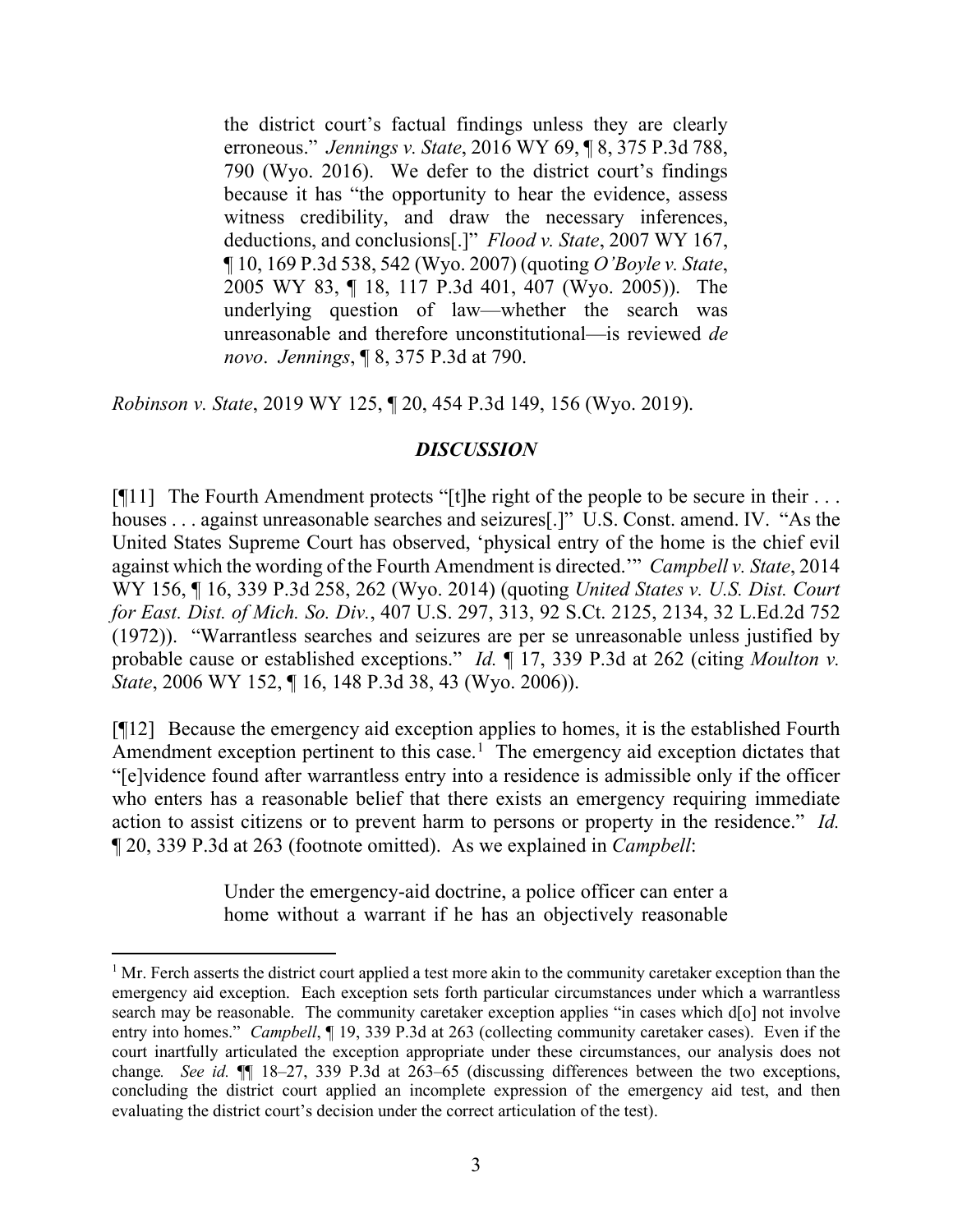basis to believe that an emergency requires that he provide immediate assistance to protect or preserve life, or to prevent serious injury and there is a reasonable nexus between the emergency and the area or places to be searched. In other words, if police officers possess an objectively reasonable basis to believe that prompt action is needed to meet an imminent danger, then . . . the Fourth Amendment . . . [does not] demand that the officers delay potential lifesaving measures while critical and precious time is expended obtaining a warrant. Indeed, the rationale of the emergencyaid exception is informed in large measure by the communitycaretaking responsibilities of government officials, as explained by Judge (later Chief Justice) Burger in *Wayne v. United States* [318 F.2d 205, 212 (D.C.Cir.1963)]:

> A warrant is not required to break down a door to enter a burning home to rescue occupants or extinguish a fire, to prevent a shooting or to bring emergency aid to an injured person. The need to protect or preserve life or avoid serious injury is justification for what would be otherwise illegal absent an exigency or emergency.

[*State v.*] *Vargas*, [213 N.J. 301, 324,] 63 A.3d [175,] 188 [(2013)] (internal citations and quotation marks omitted); *see also United States v. Bute*, 43 F.3d 531, 539 (10th Cir. 1994). Courts generally limit the emergency assistance exception to cases in which the officer acts to preserve life or prevent serious injury believing that there is a genuine emergency. Therefore, to justify use of the exception, the government must show that the officer had a reasonable and articulable belief that immediate aid or assistance was required to prevent serious harm to persons or property. *Id.*; *see also State v. Ryon*, 137 N.M. 174, [184–86,] 108 P.3d 1032, 1042–44 (2005).

*Id.* We consider the totality of the circumstances when applying this exception. *Moulton*, ¶¶ 16, 32, 148 P.3d at 43, 46.

[¶13] Two cases, in particular, help us determine whether the emergency aid exception permits the warrantless search of Mr. Ferch's home. We look first to *Campbell*, the facts of which did not support application of the exception. *Campbell*, ¶ 35, 339 P.3d at 266– 67. In that case, two law enforcement officers went to the last known address of a young man who had not spoken to his mother in several weeks. *Id.* ¶ 3, 339 P.3d at 260. When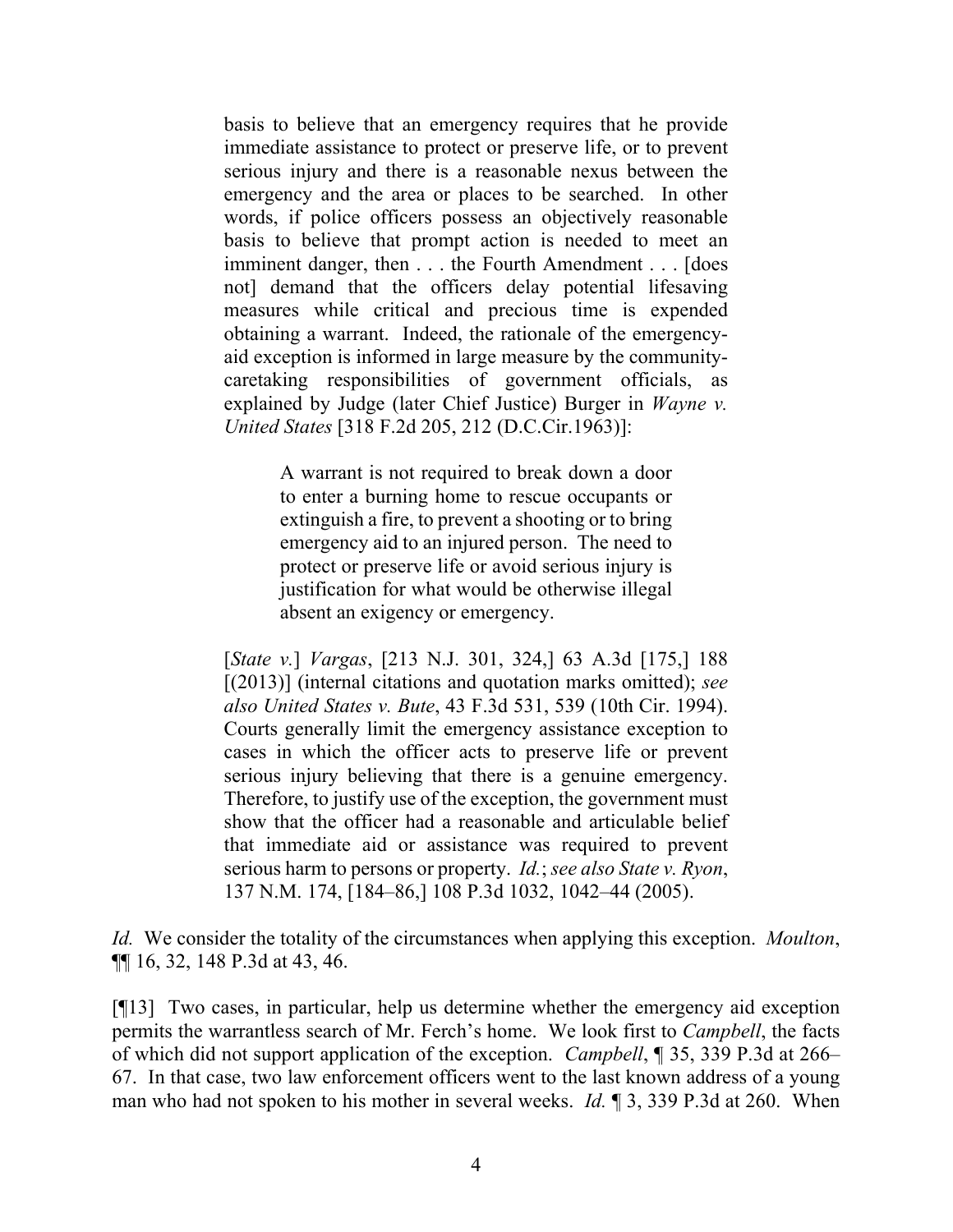they arrived at his apartment, the curtains were closed but the lights were on, they saw footprints in the snow at the entrance and heard the television and a dog barking. *Id.* No one responded when an officer knocked and rang the doorbell. *Id.* An officer opened the unlocked door several feet and called out for the young man and, in the process, observed a glass bong. *Id.* ¶ 4, 339 P.3d at 260–61. We concluded the district court incorrectly determined the initial intrusion into the apartment was justified by the emergency aid exception, *id.* ¶ 35, 339 P.3d at 266–67, explaining that as distressing as the lack of communication might have been for the young man's mother, it fell "far short of an emergency or a basis to believe [the young man] required immediate aid." *Id.* 126, 339 P.3d at 264–65. The remaining facts further refuted the likelihood of an immediate emergency because, as we noted, it is not uncommon to leave a television "on as a deterrent to would-be intruders" or to leave a dog in a home before leaving briefly. *Id.* ¶ 26, 339 P.3d at 265. Consequently, no articulable facts supported a claim that the officer who entered the home reasonably and objectively believed he was dealing with a genuine emergency that required immediate entry into the apartment. *Id.* ¶¶ 26–27, 339 P.3d at 264–65.

[¶14] In *Moulton*, though we did not articulate the specific requirement that an officer must reasonably believe he faces a genuine emergency to which he must respond, we agreed with the district court that the circumstances in that case supported application of the emergency aid exception. *Moulton*, ¶¶ 1, 32, 148 P.3d at 39–40, 46; *Campbell*, ¶ 25, 339 P.3d at 264 (citing *Moulton*, ¶¶ 20–21, 148 P.3d at 44). Ms. Moulton, an emergency medical technician, contacted a dispatcher at 4:30 a.m. on a portable radio. *Moulton*, ¶¶ 3, 23, 148 P.3d at 40, 44. She identified herself using her medic's call sign, and her voice conveyed a sense of urgency. *Id.* ¶¶ 3, 22–23, 148 P.3d at 40, 44. The rest of the transmission was garbled. *Id.* ¶¶ 3, 21, 148 P.3d at 40, 44. The dispatcher tried to call Ms. Moulton but received no answer. *Id.* ¶ 3, 148 P.3d at 40. Officers went to the Moulton family's home, concerned Ms. Moulton had encountered an emergency. *Id.* ¶ 4, 148 P.3d at 40. No one answered when they knocked on the door, but the door was unlocked, so they entered and searched the home. *Id.* ¶¶ 4–5, 148 P.3d at 40. One of Ms. Moulton's daughters indicated her parents might be at the "lake." *Id.* ¶ 5, 148 P.3d at 40. When officers looked into the master bedroom, they observed "some type of system for growing mushrooms." *Id.*  $\P$ [ 6, 10, 148 P.3d at 40, 41. In applying the emergency aid exception, we concluded "the sheriff's office had no real choice but to respond" to the urgent, but garbled, radio transmission. *Id*. ¶ 23, 148 P.3d at 44. "Ignoring the call was not a reasonable option." *Id*.

[¶15] The circumstances preceding the search of Mr. Ferch's home, as reflected in the district court's unchallenged findings,<sup>[2](#page-5-0)</sup> more closely align with the circumstances in *Moulton*, and by the thinnest of margins justify application of the emergency aid exception in this case.

<span id="page-5-0"></span><sup>&</sup>lt;sup>2</sup> Mr. Ferch does not contend any of the district court's factual findings are clearly erroneous.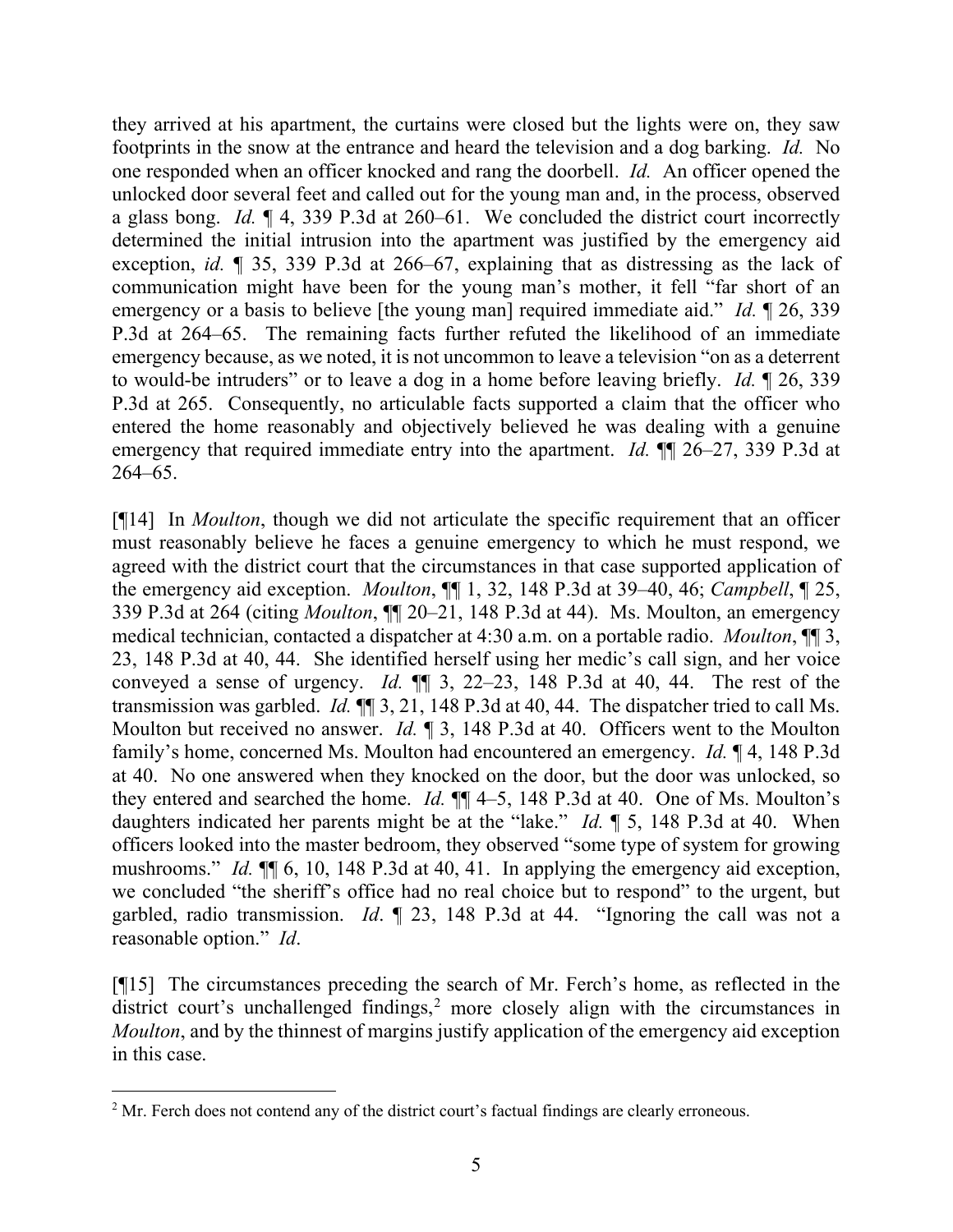[¶16] At the suppression hearing, the State introduced the 911 dispatcher's notes and Officer Pedersen's body camera video. Sergeant Leete, who had over 27 years' experience, including 25 years on patrol, numerous responses to 911 hang ups, and training and experience with domestic violence situations, testified that Sheriff's Office policy required he "attempt to contact whoever called 911 to ascertain if there is an actual emergency." Before arriving at Mr. Ferch's home, he reviewed the dispatcher's notes. A "Code 0" meant "an officer should be aware that this person could be dangerous" and "could be armed." A "Code 8" meant the person had exhibited signs of mental illness previously.

[¶17] Sergeant Leete testified that Mr. Ferch's unsolicited statements that he did not strike women seemed suspicious. With respect to Mr. Ferch's suggestion that his girlfriend "tore out of here," Sergeant Leete testified that the road was "dirt and probably really sandy based," he had been to the area before, and he opined that if a vehicle recently left in the manner Mr. Ferch described, it would have left marks on the road. There was "[n]othing consistent with a vehicle tearing out of the area." In addition, Mr. Ferch appeared to be under the influence of a stimulant, as "[h]is speech was somewhat forceful," "he was overtalkative," and his hand and arm movements were exaggerated. Based on his training and experience, Sergeant Leete believed there was "a high possibility that [Mr. Ferch's girlfriend] might be in the residence and need assistance." He was concerned she "could have been assaulted or harmed in some way or worse."

[¶18] Mr. Ferch attempts to distinguish *Moulton* on grounds that the circumstances in this case involve a 911 hang-up rather than a completed 911 call. According to Mr. Ferch, a 911 hang-up does not indicate an actual emergency. The hang up could "be a prank or [an] accidental dialing."

[¶19] We cannot so easily dismiss the implications of a 911 hang-up. "911 calls are the predominant means of communicating emergency situations." *United States v. Martinez*, 643 F.3d 1292, 1297 (10th Cir. 2011) (quoting *United States v. Najar*, 451 F.3d 710, 719 (10th Cir. 2006)); *see also United States v. Richardson*, 208 F.3d 626, 629–30 (7th Cir. 2000). "At the very least, '911 hang-ups inform the police that someone physically dialed  $9-1-1$ ... and either hung up or was disconnected before he or she could speak to the operator." *Martinez*, 643 F.3d at 1296–97. "In the case of a 911 hang-up call, there is a heavy governmental interest in assuring that the danger or distress which prompted the call has been discovered and resolved by responding officers." *State v. Pearson-Anderson*, 136 Idaho 847, 851, 41 P.3d 275, 279 (App. 2001).

[¶20] We conclude that ignoring the 911 hang-up under the circumstances presented here, as in *Moulton*, was not a reasonable option. *See Moulton*, ¶ 23, 148 P.3d at 44. When the dispatcher immediately called back and spoke to Mr. Ferch, Mr. Ferch did more than just offer an explanation that his girlfriend was trying to make him look bad. He volunteered that he did not hit women, and in doing so suggested the possibility that his girlfriend called 911 to report a domestic violence situation. That he answered the phone instead of his